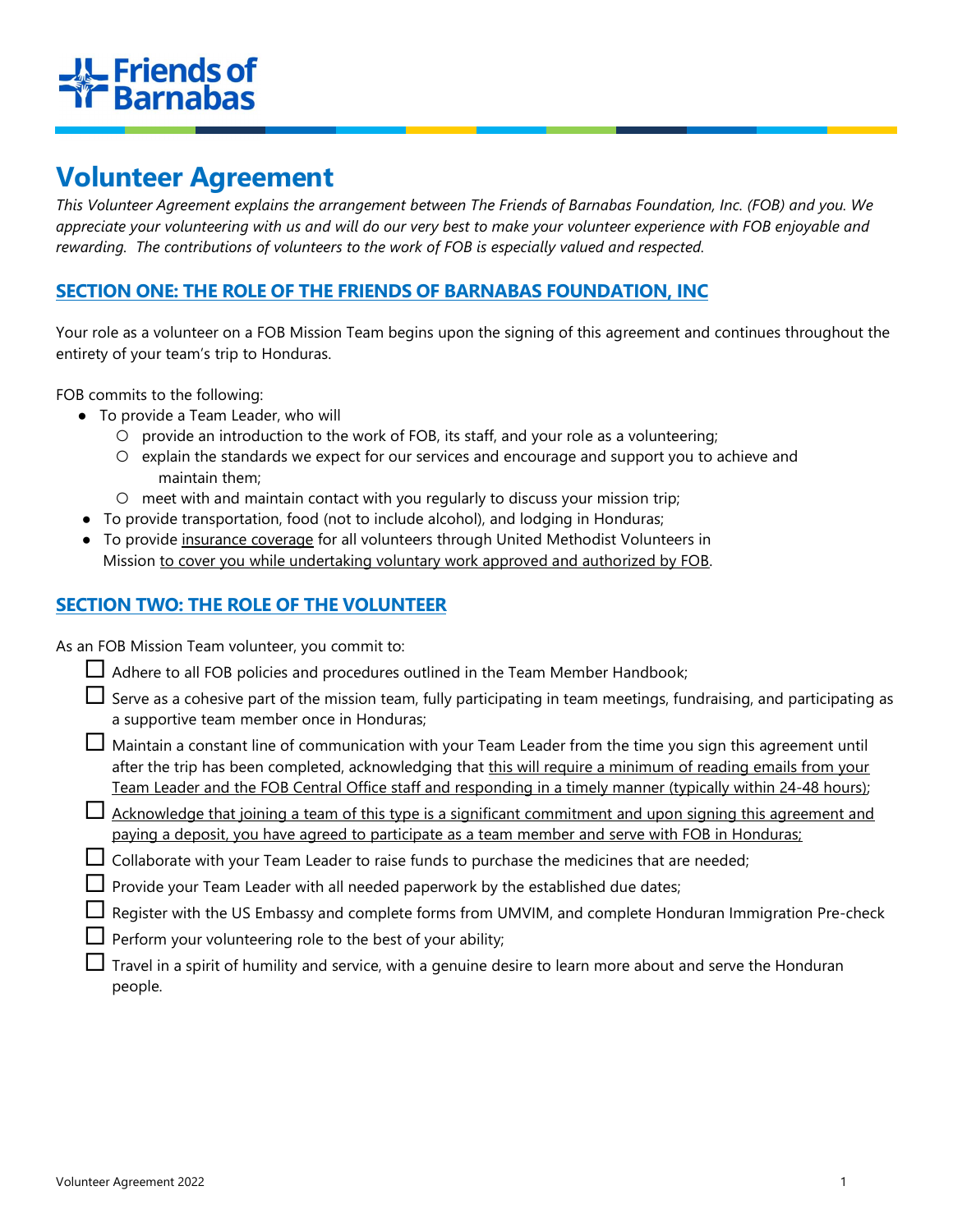# SECTION THREE: CODE OF CONDUCT

| In order to maintain the integrity of FOB and for your protection as a participant, the following code of conduct must be |
|---------------------------------------------------------------------------------------------------------------------------|
| followed at all times during your trip. As a team member on a FOB Mission Team, you must:                                 |
| $\Box$ Accept responsibility to represent Friends of Barnabas with dignity and cultural sensitivity;                      |
| Be respectful at all times, not only of FOB staff members, your Team Leader, and other volunteers but also to             |
| those served by FOB;                                                                                                      |

- $\Box$  Exhibit professionalism, excellence, and compassion for those you serve;
- $\Box$  Abstain from and not tolerate physical or verbal abuse;
- Abstain from and not tolerate profane language, jokes, or gestures;
- $\Box$  Abstain from the use of tobacco in all communities and at the FOB complex;

 $\Box$  Adhere to the rules of your Team Leader in regard to the consumption of alcohol, recognizing that when it is allowed, you must be over the age of 21, drink in moderation, have the approval of the FOB Honduras Country Director, and pay for alcohol from personal funds, not team funds;

- $\Box$  Under no circumstances possess illegal drugs;
- $\Box$  Refrain from inappropriate public displays of affection.

#### Failure to comply with any component of this code, or participation in other inappropriate conduct as determined by the Team Leader or FOB Honduras Country Director, may lead to early departure at your expense.

# SECTION FOUR: TERMS AND CONDITIONS FOR TRAVEL

| Total non-refundable payment of \$1,965.00 to Team Leader by set deadline. Payments can be made by check<br>(made payable to FOBF) or by credit card through FOB's website (www.fobf.org). All credit card payments MUST<br>include the service fee of 3%.                                                                                                                                                                                                                                                                                                                                                                           |
|--------------------------------------------------------------------------------------------------------------------------------------------------------------------------------------------------------------------------------------------------------------------------------------------------------------------------------------------------------------------------------------------------------------------------------------------------------------------------------------------------------------------------------------------------------------------------------------------------------------------------------------|
| Payments include an airfare and insurance cost based on the average cost of flights for the first four teams.<br>Should there be an excessive increase in the cost of flights for the remaining teams; FOB reserves the right to<br>increase the individual payment amount to cover such an increase.                                                                                                                                                                                                                                                                                                                                |
| No team member will be allowed to travel to Honduras with FOB if their full payment (\$1,965) is not received by<br>the FOB Central Office at least TWO WEEKS before the DEPARTURE DATE.                                                                                                                                                                                                                                                                                                                                                                                                                                             |
| Travel arrangements made by The Friends of Barnabas Foundation, Inc. were made before you signed this<br>agreement and any deviations, if allowed, will be paid at your expense along with an administration fee of<br>\$150.00;                                                                                                                                                                                                                                                                                                                                                                                                     |
| Under no circumstances are volunteers permitted to make changes to their own flight schedules while in<br>Honduras without the approval of the Team Leader, Honduras Country Director, and a representative from the US<br>Central Office. Doing so can jeopardize the entire group reservation and is strictly prohibited.                                                                                                                                                                                                                                                                                                          |
| Individual airline reservations are not permitted (i.e. use of Frequent Flyer miles or other airline reservations);                                                                                                                                                                                                                                                                                                                                                                                                                                                                                                                  |
| If a team member is not able to travel with the team after paying a portion or full payment, they may transfer their<br>payment to a future team scheduled to travel within 6 months from the date of your originally scheduled team,<br>otherwise the funds will be used to support other FOB programs.                                                                                                                                                                                                                                                                                                                             |
| NO REFUNDS ARE OFFERED.                                                                                                                                                                                                                                                                                                                                                                                                                                                                                                                                                                                                              |
| Friends of Barnabas is a 501(c)3 tax exempt organization. Donations made to FOB by you or on your behalf in honor of your<br>$\circ$<br>mission trip are contributions to the organization and tax exempt to the fullest extent of the law. Because they are tax<br>deductible, these gifts are non-refundable. Friends of Barnabas retains the right to redirect the funds to support your trip, or<br>to a similar purpose if for any reason you are unable to travel. Donations given in excess of the minimum amount will be<br>used to support FOB programs in Honduras. Please consult your tax advisor if you have questions. |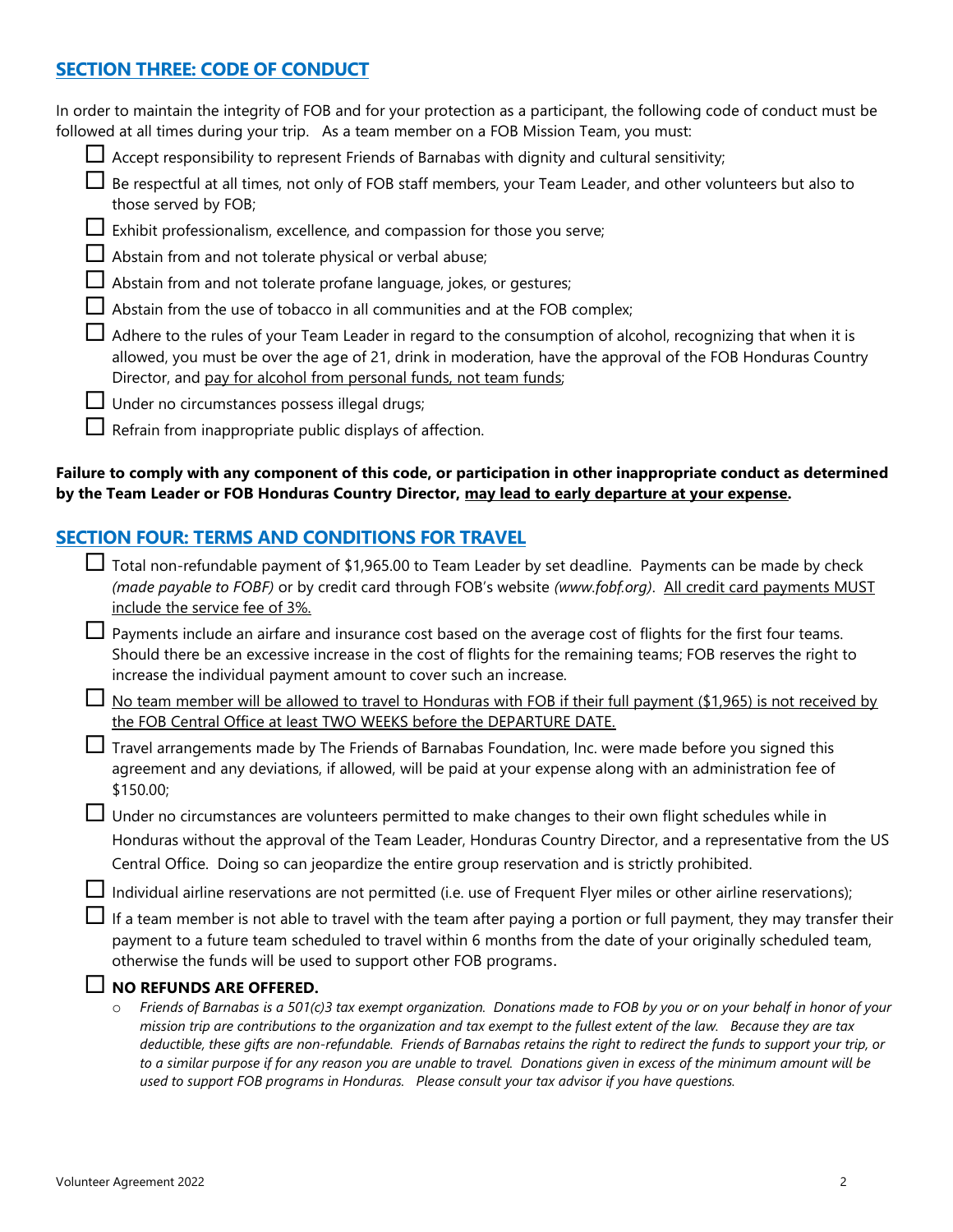### SECTION FIVE: AGREEMENT, INDEMNIFICATION, AND RELEASE OF CLAIMS

In consideration for being accepted as a volunteer on a Friends of Barnabas Mission Team and my participation as a volunteer, I, the undersigned hereby agree as follows:

- I hereby release, acquit, exonerate, and forever discharge Friends of Barnabas Foundation, Inc. and its affiliates, directors, officers, agents, volunteers, and employees (collectively, the "Released Parties") from any and all claims for personal injury (including death) and/or property damage which may occur during and/or as result of my participation as a volunteer on a Friends of Barnabas Foundation, Inc. Mission Team, whether or not any such personal injury or including death and/or property damage is caused in whole or in part by the negligence of the Friends of Barnabas Foundation, Inc. and/or by the negligence of any other Released Party.
- To the extent permitted by applicable law, I hereby covenant and agree to defend, hold harmless, and indemnify the Released Parties from and against any and all claims, demands, judgments, losses, damages, punitive damages, obligations, actions, causes of action, costs, expenses, attorneys' fees, and liabilities which any of the Released Parties may sustain, incur, or be required to pay, at any time after the date of this Agreement, whether or not any such Released Party was negligent, for personal injury (including death) and/or property damage in any manner arising in connection with (and/or as a result of) my participation as a volunteer on a Friends of Barnabas Foundation, Inc. Mission Team.
- This Agreement shall apply and shall be enforceable to the full extent permitted by applicable law; and if any provision of the Agreement is held or deemed to be unenforceable or void, the remaining provisions shall nevertheless continue in full force and effect.
- I further state that I am of lawful age and legally competent to sign this liability release. I understand the terms herein are contractual and not a mere recital and that I have signed this Agreement of my own free will and with the knowledge that I hereby agree to waive my legal rights.
- I understand and agree that I am not only giving up my right to sue the Released Parties but also any rights my heirs, assigns, or beneficiaries may have to sue the Released Parties resulting from my death. I further represent I have the authority to do so and that my heirs, assigns, or beneficiaries will be stopped from claiming otherwise because of my representations to the Released Parties.

#### SECTION SIX: SIGNATURE OF AGREEMENT

By signing below, I confirm that I have read, understand, and will abide by the Volunteer Safety and Security Policies and the Gift Giving Policy. *(initial)* 

By signing below, I agree to all of the expectations listed in The Role of the Volunteer. \_\_\_\_\_(initial)

By signing below, I agree to abide by the Code of Conduct and understand that my trip participation is dependent upon my ability to adhere to this code. \_\_\_\_\_(initial)

By signing below, I confirm my understanding that any violation of any policies set forth by Friends of Barnabas during my trip is grounds for any and/or all of the following consequences:

- 1. Possible early departure at my expense.
- 2. Possible exclusion from any future trips with Friends of Barnabas. \_\_\_\_(initial)

By signing below, I agree to the Terms and Conditions for Travel and the Agreement, Indemnification, and Release of Claim. \_\_\_\_\_(initial)

Full Name of Team Member

Full Name of Legal Guardian (in cases of traveling minors) \_\_\_\_\_\_\_\_\_\_\_\_\_\_\_\_\_\_\_\_\_\_\_\_\_\_\_\_\_\_\_\_\_\_\_\_\_\_\_\_\_\_\_\_

SIGNATURE OF TEAM MEMBER THE LOCAL SERVICE OF THE LOCAL MEMBER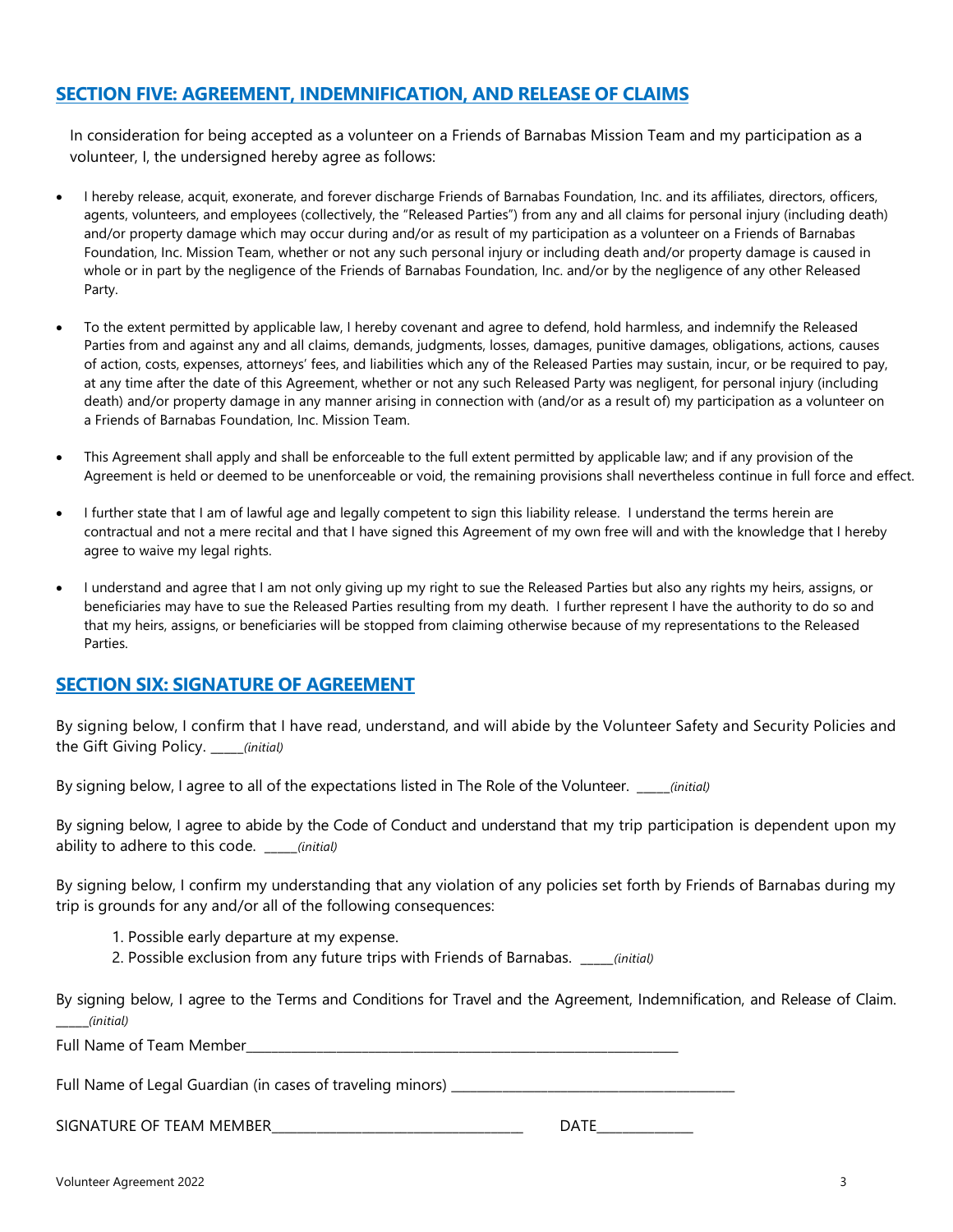SECTION SEVEN: PHOTO AUTHORIZATION/MEDIA RELEASE

I authorize Friends of Barnabas to use my name, picture, voice and/or testimony in any form of promotional or advertising materials. My enclosed signature (and/or the signature of my parent or legal guardian because I am under the age of 18) signifies my authorization. I further authorize FOB to use any pictures taken by me during the trip in marketing materials, unless I specify otherwise.

| SIGNATURE OF TEAM MEMBER                                           | DATE |
|--------------------------------------------------------------------|------|
| SIGNATURE OF LEGAL GUARDIAN<br>(If applicant is under 18 yrs. old) | DATE |

# SECTION EIGHT: BACKGROUND INVESTIGATION AUTHORIZATION – COMPLETE ALL SECTIONS

(Please Read Carefully Before Signing) The personal information requested below is needed to process your background investigation. This information is intended solely for that purpose and will not be used in a discriminatory manner by the parties noted below in the making of appropriate business decisions.

I, \_\_\_\_\_\_\_\_\_\_\_\_\_\_\_\_\_\_\_\_\_\_\_\_\_\_\_\_\_\_\_\_\_\_\_\_\_\_\_\_\_\_\_\_\_\_\_, hereby authorize The Friends of Barnabas Foundation, Inc. and/or its agents to make an independent investigation of my background, references, character, past employment, education, credit history, criminal or police records, including those maintained by both public and private organizations and all public records for the purpose of confirming the information contained on my Information Form and/or obtaining other information which may be material to my qualifications as a volunteer with The Friends of Barnabas Foundation, Inc.

I release The Friends of Barnabas Foundation, Inc. and/or its agents and any person or entity, which provides information pursuant to this authorization, from any and all liabilities, claims or law suits in regards to the information obtained from any and all of the above referenced sources used. The following is my true and complete legal name and all information is true and correct to the best of my knowledge.

Signature: \_\_\_\_\_\_\_\_\_\_\_\_\_\_\_\_\_\_\_\_\_\_\_\_\_\_\_\_\_\_\_\_\_\_\_\_\_\_\_\_\_\_\_\_\_\_\_\_\_\_\_\_\_\_\_\_\_\_\_\_\_ Date: \_\_\_\_\_\_\_\_\_\_\_\_\_\_\_\_\_\_\_\_\_\_\_\_\_\_\_\_\_

| <b>Full Name of Applicant:</b>                                                                             |                                                                  |                                                                                             |  |  |
|------------------------------------------------------------------------------------------------------------|------------------------------------------------------------------|---------------------------------------------------------------------------------------------|--|--|
|                                                                                                            |                                                                  |                                                                                             |  |  |
|                                                                                                            |                                                                  | Other names that you have used, including maiden name and the date(s) your name(s) changed: |  |  |
|                                                                                                            |                                                                  |                                                                                             |  |  |
| Race:                                                                                                      |                                                                  | Gender: ___ Male ___ Female                                                                 |  |  |
| <b>Social Security #:</b>                                                                                  |                                                                  | <b>Date of Birth:</b> (month/day/year)                                                      |  |  |
| <b>Driver's License:</b>                                                                                   |                                                                  | <b>State of Issue:</b>                                                                      |  |  |
|                                                                                                            |                                                                  | Phone number where you can be reached if we have questions regarding this form:             |  |  |
| List all addresses for the past seven years, starting with the most recent: (Must include present address) |                                                                  |                                                                                             |  |  |
|                                                                                                            | Street Address: City: State: Zip Code: From Mo./ Yr: To Mo./ Yr: |                                                                                             |  |  |
|                                                                                                            | Street Address: City: State: Zip Code: From Mo./ Yr: To Mo./ Yr: |                                                                                             |  |  |